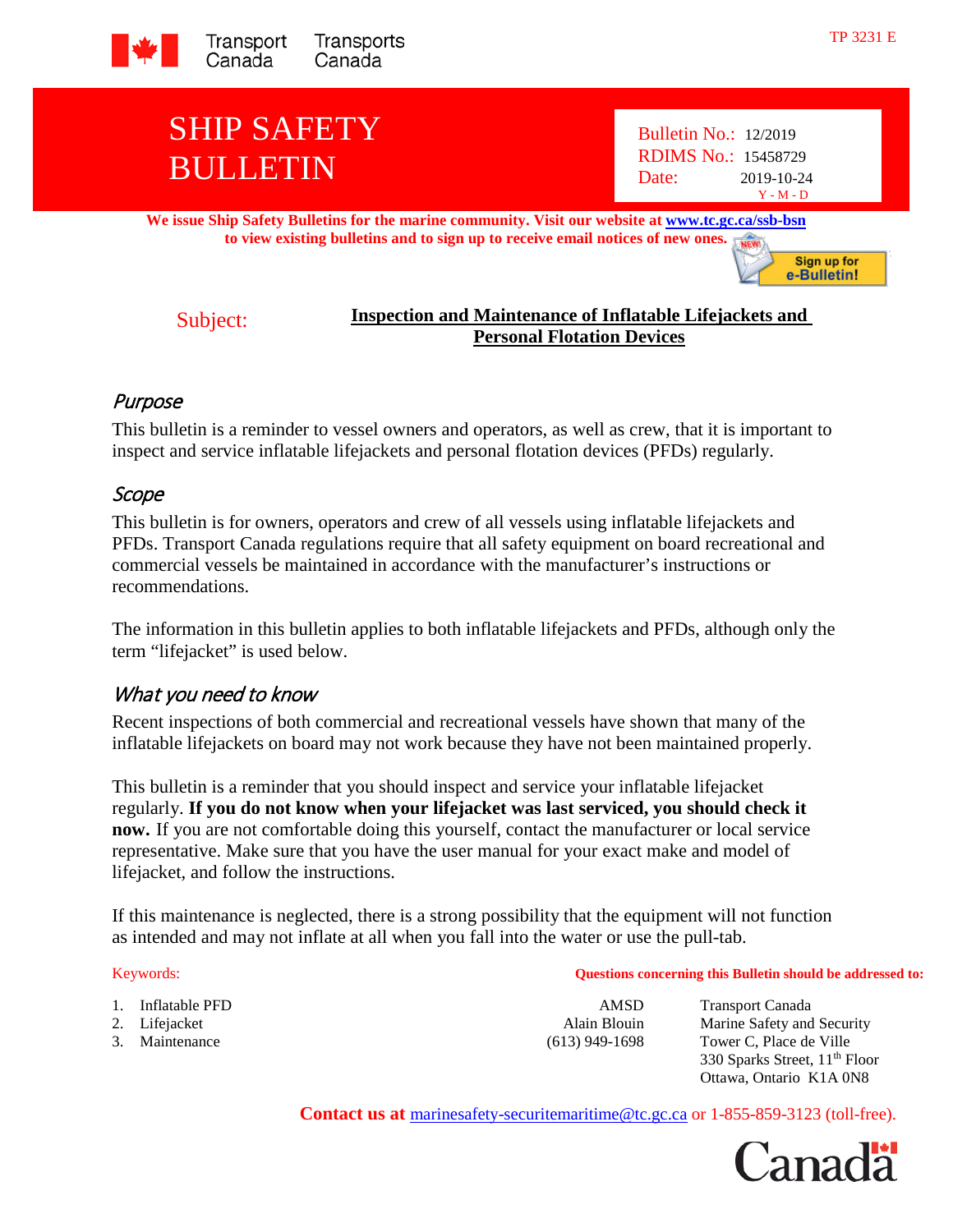Use an inflatable lifejacket only if you can

- commit to learning how to use the back-up emergency inflation systems;
- commit to checking the lifejacket every time you wear it; and
- make sure that the lifejacket is serviced according to the manufacturer's instructions.

If you cannot make these commitments, then a non-inflatable foam lifejacket might be more suited to you, your passengers or crew.

If the primary inflation system fails, you must know how to use the lifejacket's back-up system and be able to do this quickly while in the water. This is one of the reasons why inflatable lifejackets are not recommended for people who cannot swim well.

Not all inflatable lifejackets are automatic. Some require you to pull a tab to inflate them. You should know where the pull tab is located and be sure that you can always access it. Make sure that you know which type you are wearing.

If your lifejacket does not automatically inflate, or fails to inflate when you use the pull-tab, use the oral inflation tube to fill it with air. You might need to find this tube while you are swimming. You should know where it is and be able to find it without looking. It might have a cap on it that you will have to remove before blowing into the tube. You can also use the tube to top up the lifejacket if it does not fully inflate or loses buoyancy.

You must inspect your lifejackets regularly to make sure they work properly, and they must be serviced as the manufacturer recommends.

# Maintaining an inflatable lifejacket

Unlike a foam lifejacket that will allow you to float as soon as you hit the water, an inflatable lifejacket relies on a few different components to work. It needs a full carbon dioxide  $(CO<sub>2</sub>)$ cylinder, an undamaged bladder to hold the  $CO<sub>2</sub>$  and an inflation mechanism to release gas from the cylinder into the bladder to provide buoyancy. If any of these components fails, the lifejacket might not keep you afloat.

Transport Canada requires that inflatable lifejackets be sold with the manufacturer's instructions that explain how you should inspect and service them. **You must read and follow these instructions, and keep them for future reference.**

If you do not have the instructions, find the model number and manufacturer's name on a label in your lifejacket. You can contact the manufacturer for a copy, or you might be able find the instructions on line.

# General rules for inspecting and servicing lifejackets

• Before you put on your lifejacket, check the following: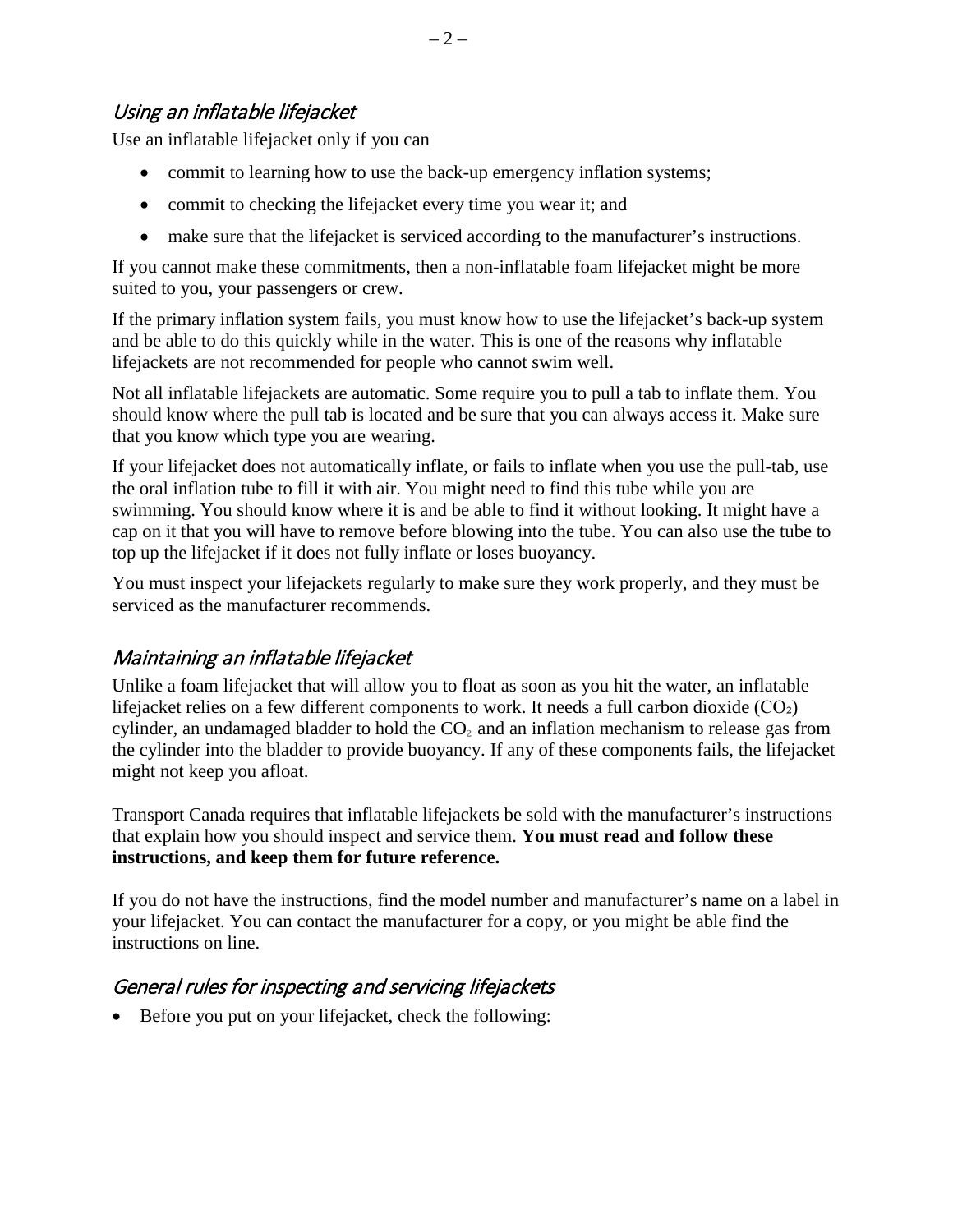- o Damage or signs of wear: Are there any tears, burns or puncture marks, or is there any mould?
- o Status indicator: Is it green?
- o Inflation pull-tab: Is it easy to reach?
- o CO₂ cylinder: Check that is it installed correctly and does not show signs of corrosion (like rust).
- Once a month or any time you think the bladder may be damaged, check the bladder and oral inflation tube for leaks.
	- o Perform this test according to the manufacturer's instructions.
	- o Inflate the lifejacket orally until it is firm and let it stand for 16 hours. Check to make sure that it retains its firmness.
	- o Check the valve on the oral inflation tube by holding the valve under water. Bubbles should come out of it continuously. To make sure that the lifejacket does not accidentally inflate during this test, do not let water contact the inflation mechanism (if your lifejacket is automatic).
	- o If there is any indication of leakage, have the lifejacket checked by the manufacturer's service provider.
- Once a year, perform a full inspection that includes testing for leaks; checking and replacing any expired components; checking the inflation mechanism to see if it works correctly; and checking the oral inflation tube, harness, buckles and bladder cover.
	- o You can also do this any time you think there is a problem with your lifejacket.

#### Lifejacket components can expire

Check with your lifejacket's manufacturer to confirm when the  $CO<sub>2</sub>$  cylinder and other parts of the inflation mechanism need to be replaced. These dates can vary, depending on how the lifejacket is used. Generally, parts should be replaced at least every three years.

Some inflation mechanisms are designed to be activated by water pressure, while others use a tablet called a bobbin that dissolves when you fall into the water and activates the mechanism, releasing the gas from the CO<sub>2</sub> cylinder into the bladder. Humidity, heat and other factors may affect the function of the bobbin. Check with the manufacturer for the recommended replacement date. Recommended replacement dates may vary, depending on the environment in which lifejackets are used, but generally they should be replaced within three years of service. The date of manufacture is stamped on the bobbin.

### Re-arming after inflation

If you inflate your lifejacket using the  $CO<sub>2</sub>$  cylinder, it can be used again – but you will need to replace the cylinder, re-arm the inflation mechanism and repack the bladder. To do this, you will need a re-arming kit and instructions. Always keep on board a re-arming kit that is manufactured specifically for your make and model of lifejacket. Re-arming an inflatable lifejacket is not hard, but it needs to be done correctly. **If you are unsure about how to re-arm your lifejacket and think it is still usable, contact the manufacturer or local service provider.**